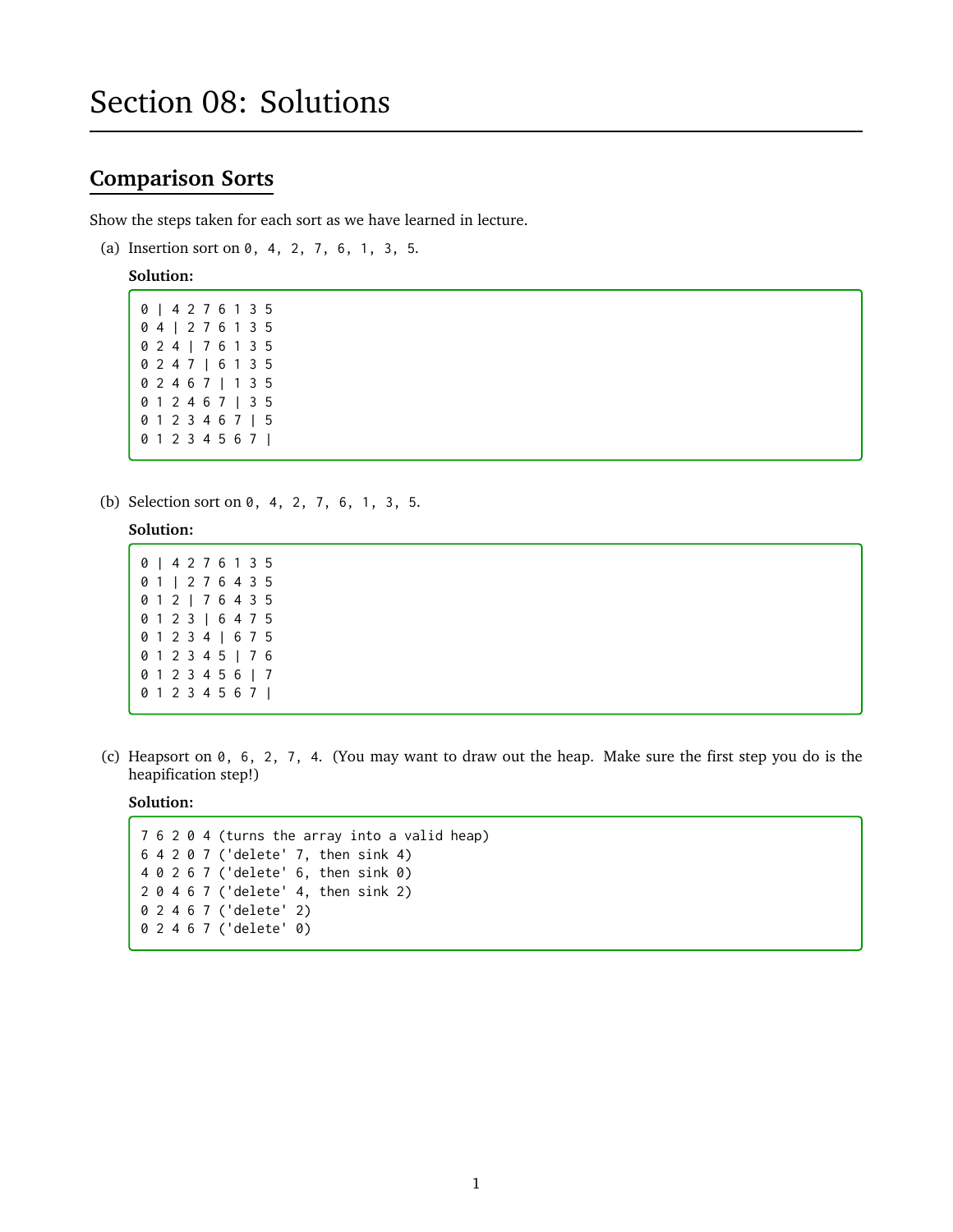(d) Merge sort on 0, 4, 2, 7, 6, 1, 3, 5.

# **Solution:**

| 04276135                             |
|--------------------------------------|
| 6135<br>0427                         |
| 35 <sub>1</sub><br>61<br>27<br>04    |
| 5<br>2<br>п<br>3<br>0<br>ヮ<br>4<br>b |
| 35<br>27<br>04<br>1<br>6             |
| 1356<br>0247                         |
| 01234567                             |

(e) Quicksort on 18, 7, 22, 34, 99, 18, 11, 4. (Assume that we always choose first element as the pivot. Show the steps taken at each partitioning step.)

### **Solution:**

| $-18$ , 7, 22, 34, 99, 18, 11, 4                              |
|---------------------------------------------------------------|
| $-7$ , 11, 4   18   18, 22, 34, 99                            |
| $\ 18\ $ -18-, 22, 34, 99                                     |
| $7  11  18  18  -22$ -, 34, 99                                |
| $\vert 11 \vert \vert 18 \vert \vert 18 \vert 22 \vert 34,99$ |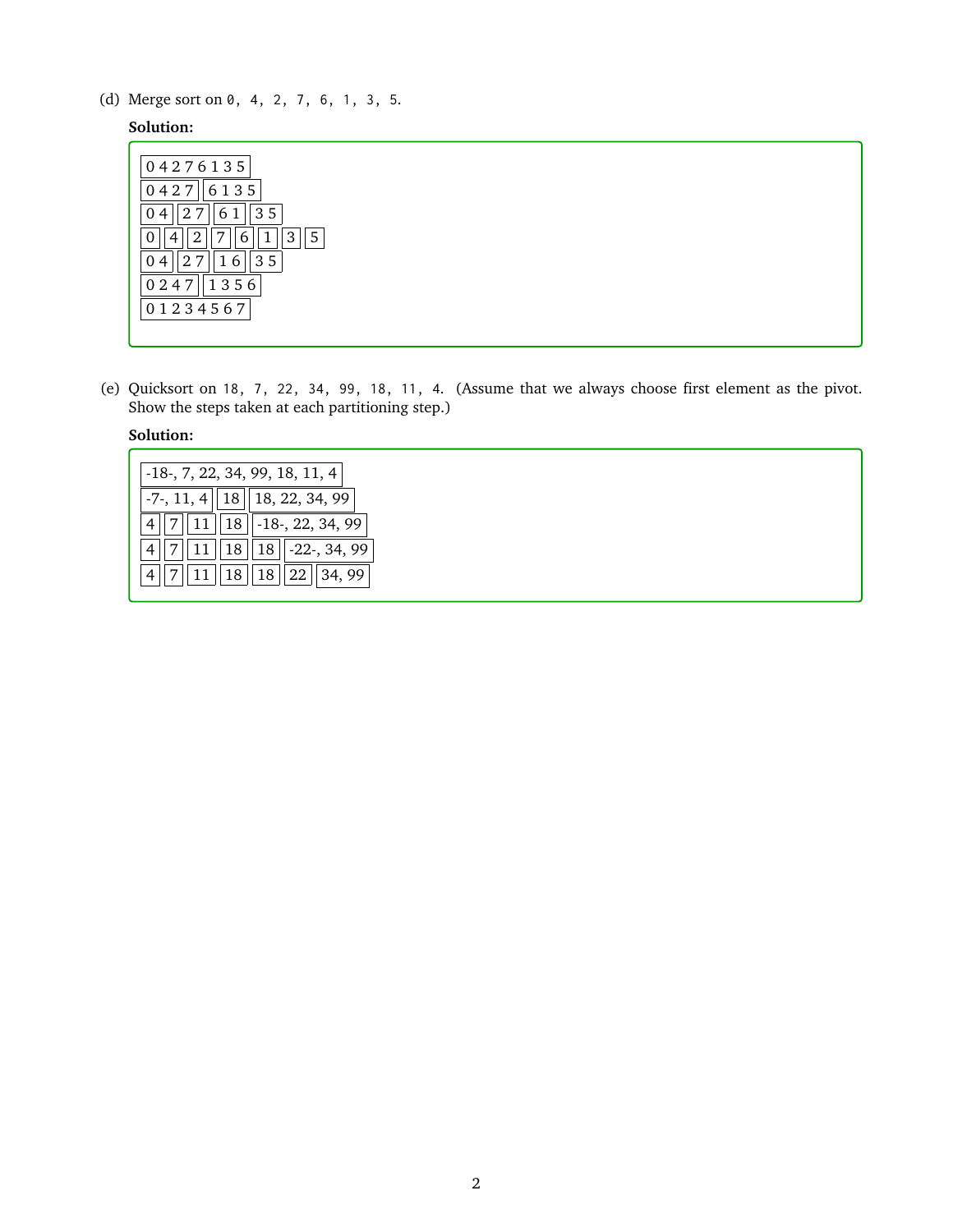# **Counting Sorts**

(a) Show how the following list would look after one iteration of radix sort starting at the most significant digit with a radix of 10: [718, 445, 284, 517, 958, 851, 81]

## **Solution:**

Using a radix of 10, the most decimal places required is 3. We will therefore look at the hundredths place of each number to sort the list. We can get a stable sort by putting the elements into a hash set with table size 10. We get the following table:

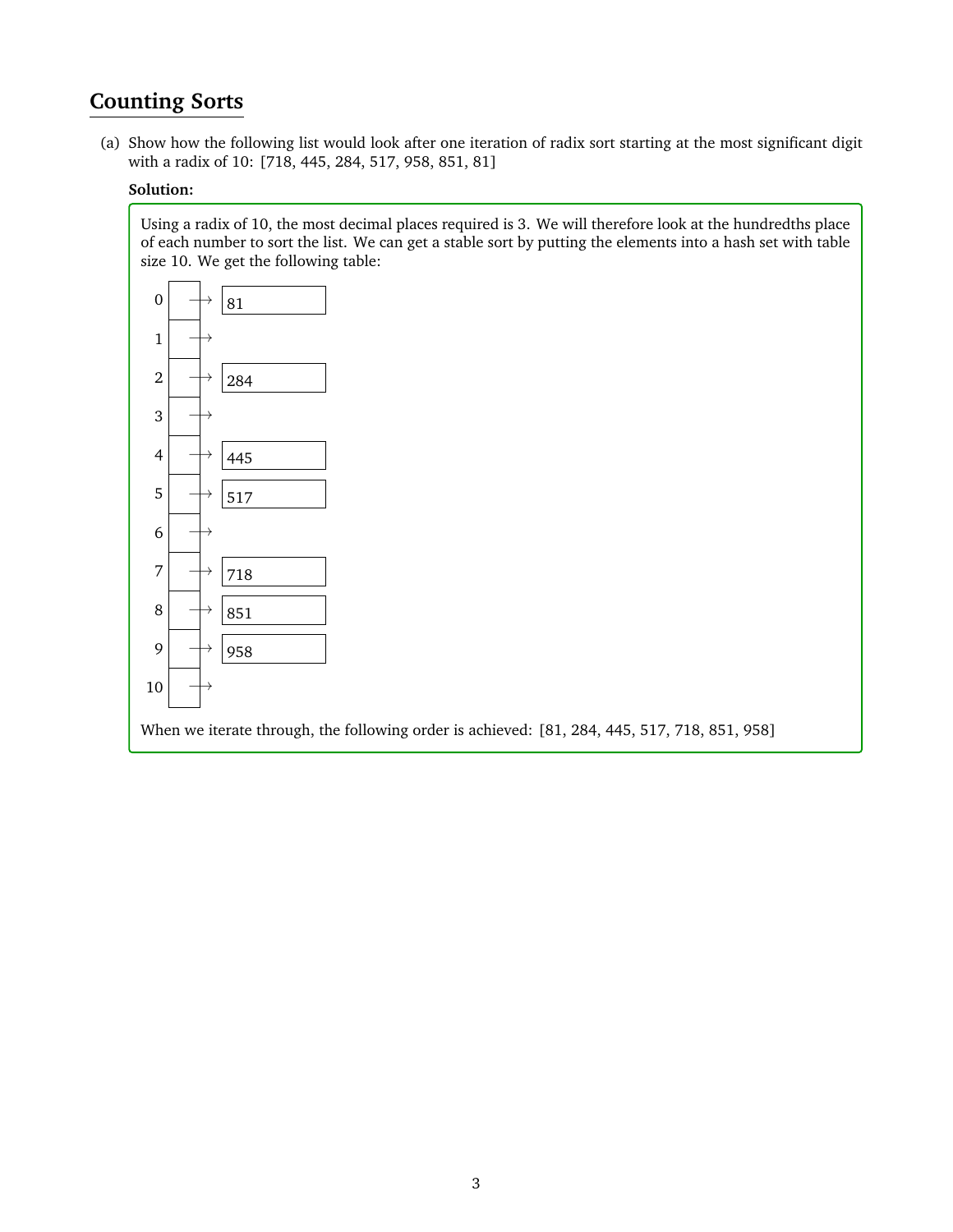(b) Now consider how the answer to the previous question would change if we used the least significant digit instead. Which of the following is the order after one iteration?

| $\Box$ 851, 81, 284, 445, 517, 958, 718 |
|-----------------------------------------|
| $\Box$ 81, 851, 284, 445, 517, 718, 958 |
| $\Box$ 851, 81, 284, 445, 517, 718, 958 |
| $\Box$ 81, 851, 284, 445, 517, 958, 718 |

#### **Solution:**



(c) A friend proposes using radix sort to sort alphabetic strings. They would treat each string's characters as a base 26 digit and perform a radix sort using LSD. Would this algorithm correctly sort alphabetic strings? Why or why not?

## **Solution:**

This algorithm would only work in some scenarios. The issue lies with how radix sort treats strings of different length. Radix sort on numbers of different length puts the number with fewer digits in front of the one with more (e.g. 30 is sorted before 101). When applying radix sort to strings, we do not want this to occur (e.g. "bee" should be sorted after "acorn"). To fix this, we can set all the strings to the same length by padding strings with fewer letters on the right then sorting and removing the padding.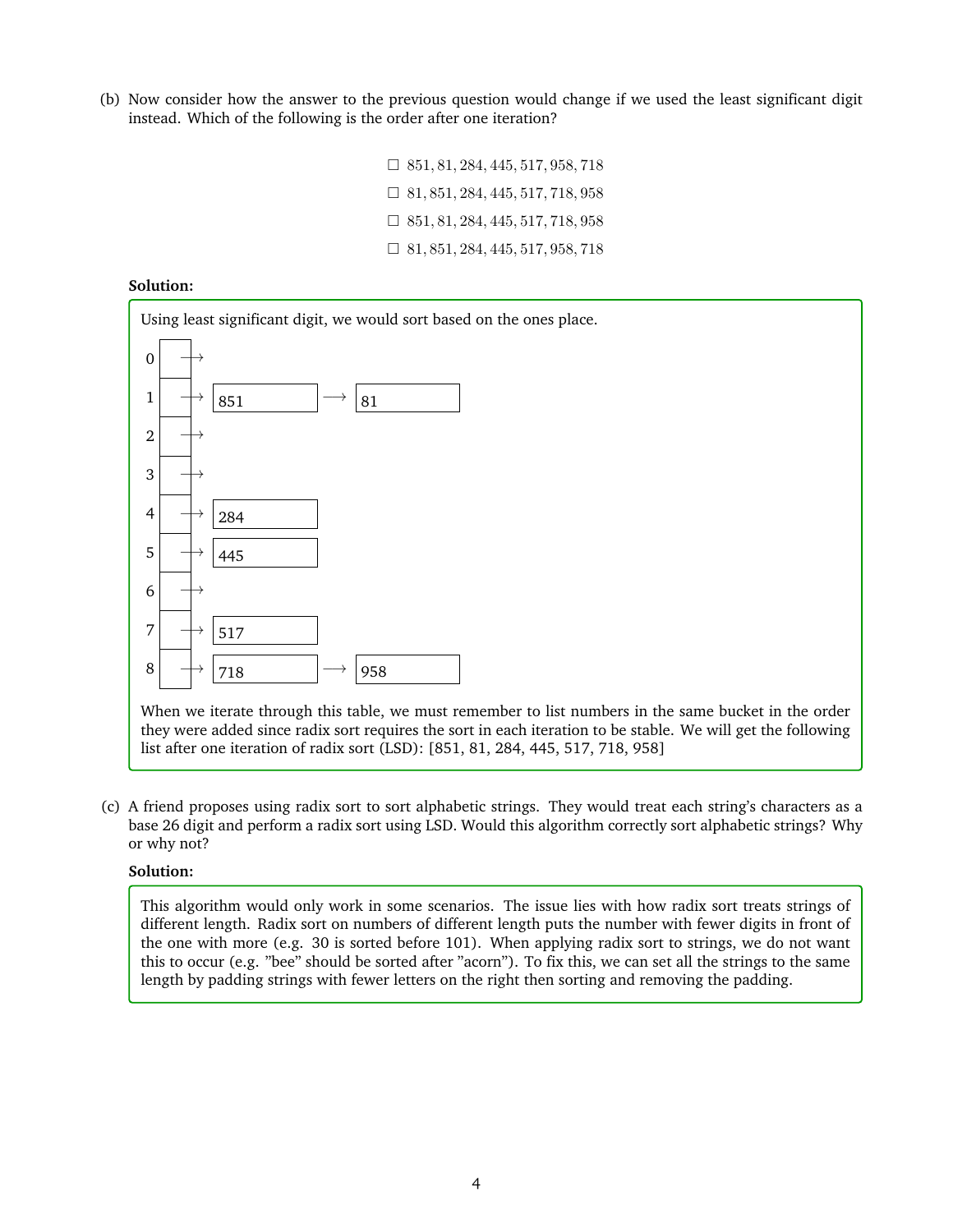(d) In order to speed up your radix sort algorithm, someone suggests choosing a hash table size as big as your largest value. Describe inputs where this would be advantageous and inputs where this is a disadvantage.

## **Solution:**

On inputs with small values with dense distributions, this can be effective. For instance when sorting test scores, this can reduce the amount of iterations and potentially speed up the sort significantly.

On inputs where the values are large, this is not the right choice. For instance, if we are sorting students in 332 by their student id number, the size of the hash table would far exceed the size of the class. We would need to iterate over a lot of empty spaces before reaching any non-empty buckets.

These examples are two extremes, but the takeaway is that your choice of radix will have a significant effect on the runtime of counting sort algorithms.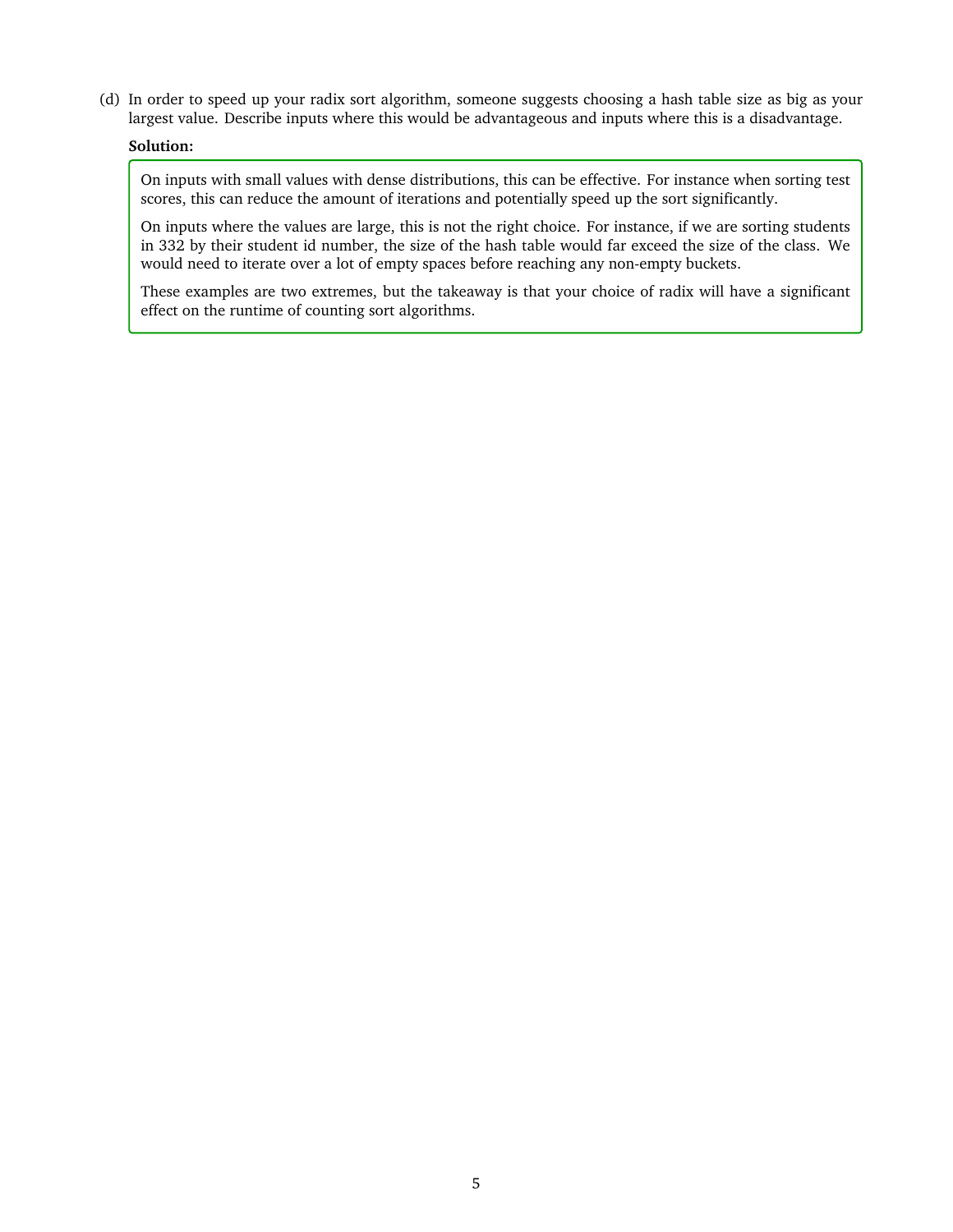# **Sorting Decisions**

For each of the following scenarios, say which sorting algorithm you think you would use and why. As with the design decision problems, there may be more than one right answer.

(a) Suppose we have an array where we expect the majority of elements to be sorted "almost in order". What would be a good sorting algorithm to use?

## **Solution:**

Merge sort and quick sort are always predictable standbys, but we may be able to get better results if we try using something like insertion sort, which is  $\mathcal{O}(n)$  in the best case.

(b) You are writing code to run on the next Mars rover to sort the data gathered each night (Think about sorting with limited memory and computational power).

#### **Solution:**

Since each memory stick costs thousands (millions?) of dollars to send to Mars, an in-place sort is probably your best bet. Among in-place sorts, heap sort is a great choice (since it is guaranteed  $O(n \log n)$  time and doesn't even use much stack memory). Insertion sort meets memory needs, but wouldn't be fast.

(c) You're writing the backend for the website SortMyNumbers.com, which sorts numbers given by users.

#### **Solution:**

Do you trust your users? I wouldn't. Because of that, I want a worst-case  $\mathcal{O}(n \log n)$  sort. Heap sort or Merge sort would be good choices.

(d) Your artist friend says for a piece she wants to make a computer sort every possible ordering of the numbers 1, 2, . . . , 15. Your friend says something special will happen after the last ordering is sorted, and you'd like to see that ASAP.

## **Solution:**

Since you're going to sort all the possible lists, you want to optimize for the average case – Quick sort has the best average case behavior, which makes it a really good choice. Merge sort and heapsort also have average speed of  $\mathcal{O}(n \log n)$  but they're usually a little slower on average (depending on the exact implementation).

She didn't appreciate your snarky suggestion to "just print [1, 2, . . . , 15] 15! times." Something about not accurately representing the human struggle.

### (e) (1, 2, 3, 4, 5, 6, 7)

#### **Solution:**

Insertion sort has O(N) runtime if the input is completely sorted.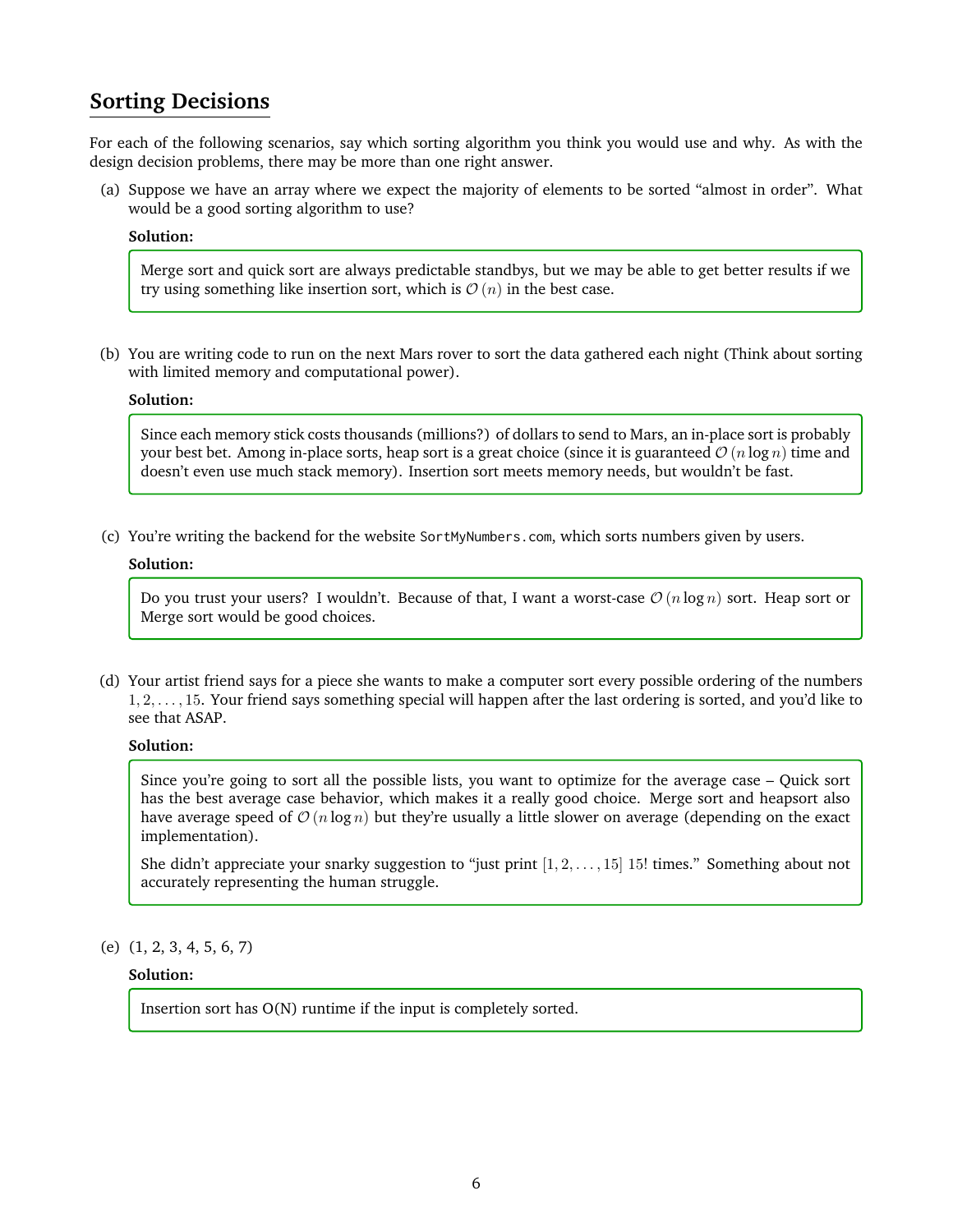(f) A random generated integer data set with arbitrary size (could be really large). Ex. (65, 97, 85, 31, 72, 5, 98)

## **Solution:**

If we know that the input is relatively large, (arbitrary size), the memory size should be under consideration. It is possible that the machine memory is not enough to make multiple copies of the data set, so a in-place sort will work better in this case.

There might be another case that one machine can't take over even one full data set. What would happen? Think about only take part of the data and sort it first. Then, merge it with the rest of the data set. That's merge sort.

(g) Kevin collects your QuickCheck worksheet and tries to sort it by names. What kind of sort would he use? Ex. (Erik, Louis, Velocity, Erika, Alieen, Brain) **Solution:**

Since this is a "paper work" and the TAs might not want to print copies and waste papers, in-place sorting is preferable. An example is that Kevin find four TAs and split the papers in five groups. Each person sorts their stack and merge them back together.